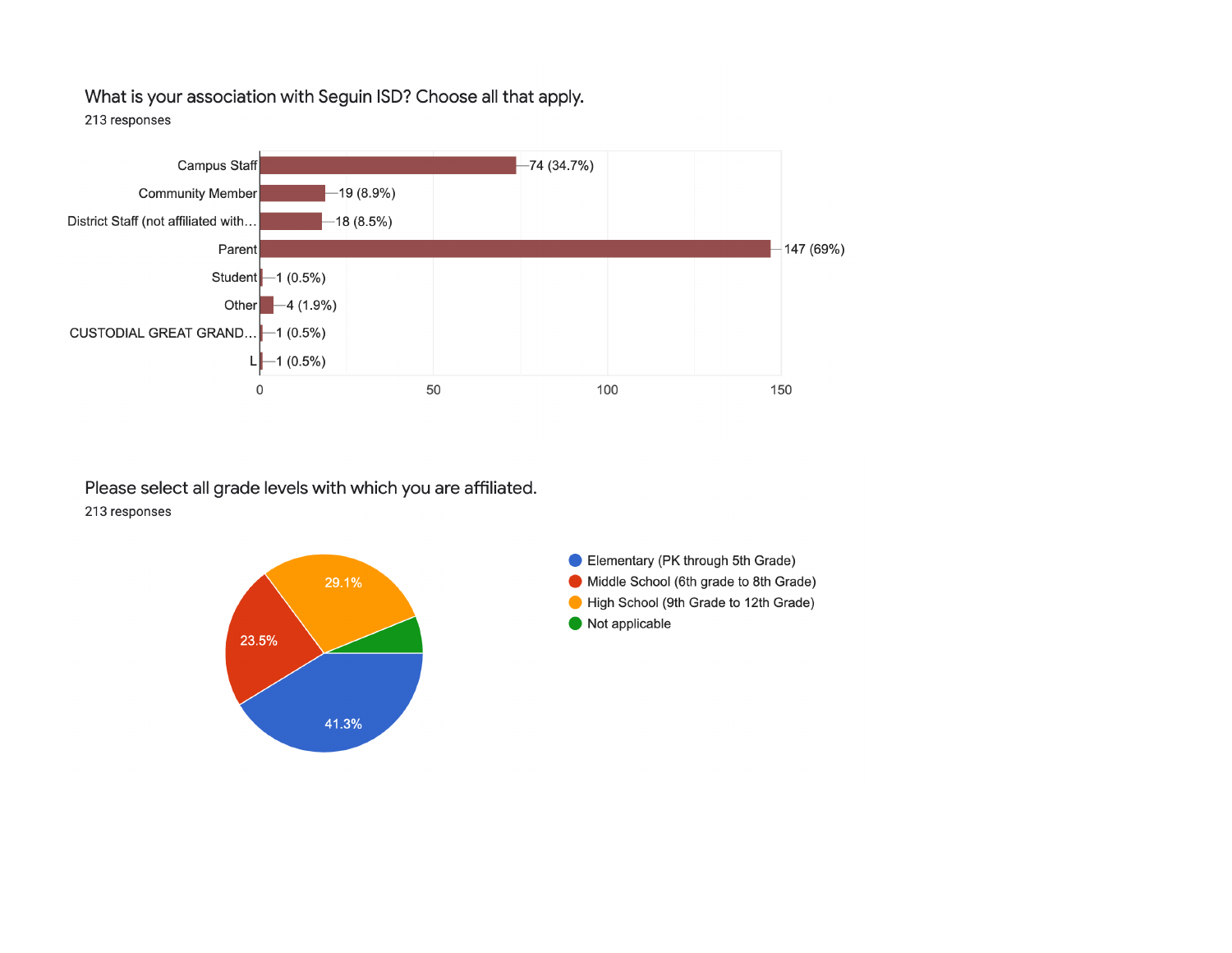Which of the following services do you provide or are received by you or your child? Please select

## all that apply.

213 responses



Please select the top THREE technology needs to ensure equitable delivery of the SISD curriculum.

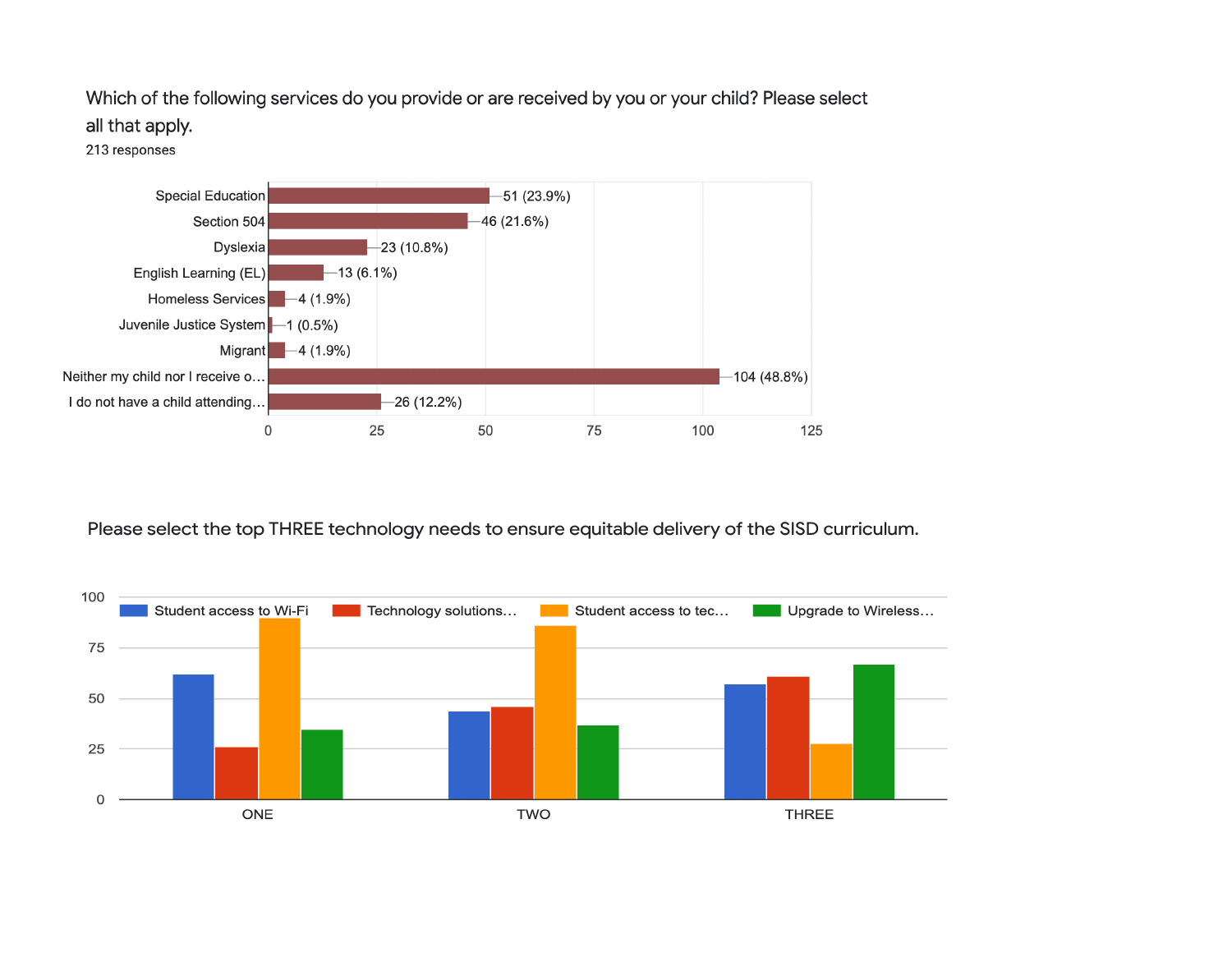| Please select the top THREE opportunities that you feel are<br>important for a student's success in school. [ONE] |    |  | Please select the top THREE opportunities that you feel are<br>important for a student's success in school. [TWO] |    |  | Please select the top THREE opportunities that you<br>feel are important for a student's success in school.<br>[THREE] |    |     |
|-------------------------------------------------------------------------------------------------------------------|----|--|-------------------------------------------------------------------------------------------------------------------|----|--|------------------------------------------------------------------------------------------------------------------------|----|-----|
| Behavioral intervention                                                                                           | 57 |  | Pre-kindergarten and<br>27% kindergarten intervention                                                             | 23 |  | Curriculum support in<br>English Language Arts<br>Reading (ELAR),<br>mathematics, science,<br>11% and social studies   | 34 | 16% |
| Curriculum support in English<br>Language Arts Reading (ELAR),<br>mathematics, science, and social<br>studies     | 58 |  | Additional school day support<br>27% for mathematics skills                                                       | 25 |  | High school credit<br>12% recovery                                                                                     | 22 | 10% |
| Additional school day support for<br>mathematics skills                                                           | 17 |  | Additional school day support<br>8% for reading and writing schools                                               | 15 |  | Additional school day<br>support for reading and<br>7% writing schools                                                 | 23 | 11% |
| Pre-kindergarten and kindergarten<br>intervention                                                                 | 27 |  | 13% Behavioral intervention                                                                                       | 32 |  | 15% Behavioral intervention                                                                                            | 33 | 15% |
| Additional school day support for<br>reading and writing schools                                                  | 13 |  | Curriculum support in English<br>Language Arts Reading<br>(ELAR), mathematics, science,<br>6% and social studies  | 35 |  | 16% After school tutoring                                                                                              | 23 | 11% |
| After school tutoring                                                                                             | 15 |  | 7% High school credit recovery                                                                                    | 22 |  | Additional school day<br>support for mathematics<br>10% skills                                                         | 22 | 10% |
| High school credit recovery                                                                                       | 13 |  | 6% Summer enrichment programs                                                                                     | 12 |  | Summer enrichment<br>6% programs                                                                                       | 29 | 14% |
| Summer enrichment programs                                                                                        | 8  |  | 4% Summer school                                                                                                  | 11 |  | 5% Summer school                                                                                                       | 11 | 5%  |
| Summer school                                                                                                     | 3  |  | 1% After school tutoring                                                                                          | 28 |  | Pre-kindergarten and<br>13% kindergarten intervention                                                                  | 10 | 5%  |
| Before school tutoring                                                                                            | 2  |  | 1% Before school tutoring                                                                                         | 10 |  | 5% Before school tutoring                                                                                              | 6  | 3%  |